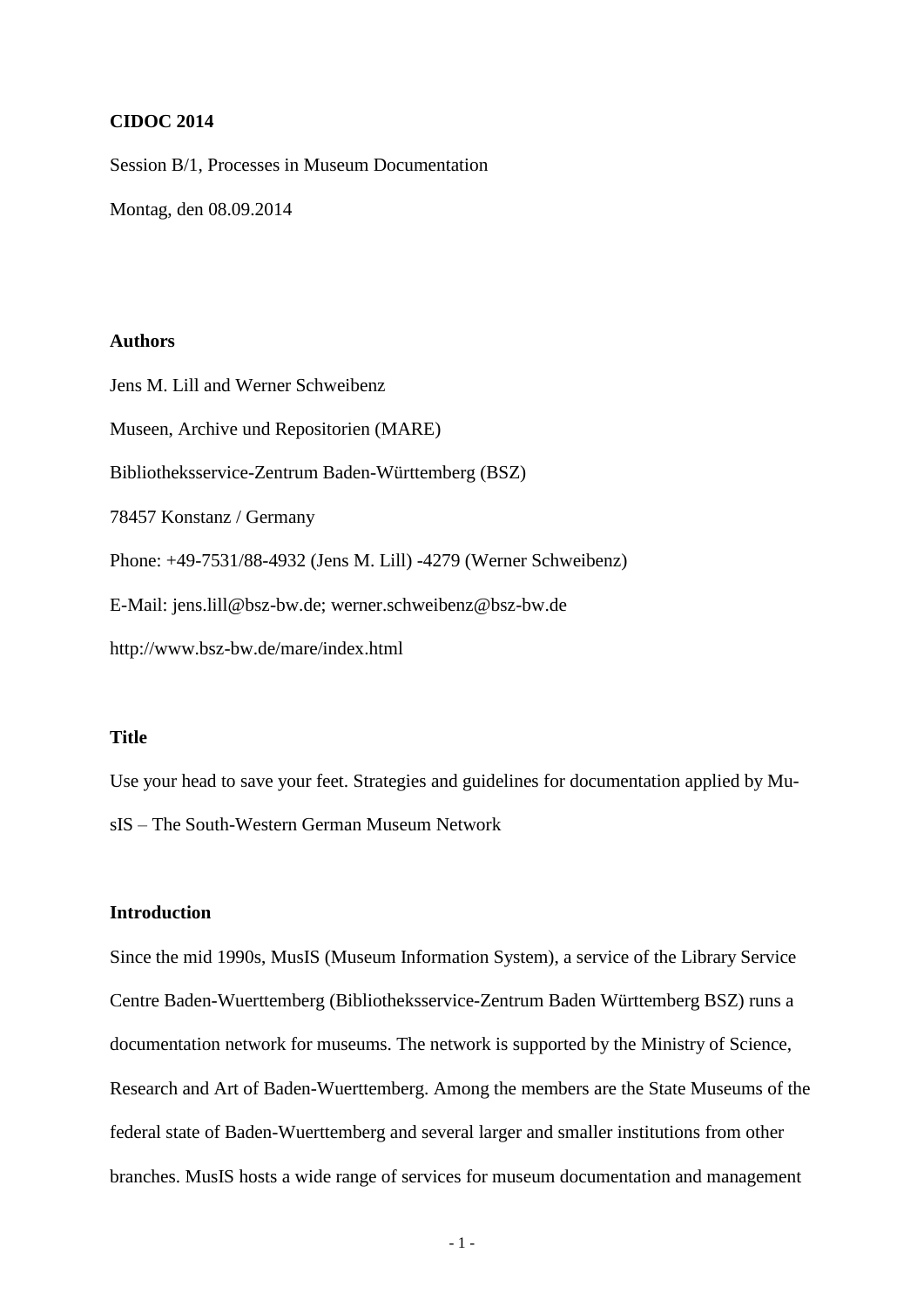(for details see Schweibenz & Sieglerschmidt 2008). An important goal of the network is to create high quality documentation in a consistent form that can be used for multiple purposes inside and outside the participating museums. In order to achieve this goal, MusIS established a set of strategies and guidelines for quality control in museum documentation. Some of them are of a general nature and can be applied regardless of the documentation system used. Others are software specific – in our case imdas pro by Joanneum Research – using certain features of the system. The focus of this paper is on the general aspects of documentation. Before going into detail, we want to explain why we think it is necessary to apply strategies and guidelines in practical documentation work.

## **Why to use strategies and guidelines for documentation**

From our experience, establishing strategies and guidelines for documentation in museums is a demanding and laborious task. However, it is worth the effort because it saves work and time in the long run as the resulting documentation is more consistent and of higher quality. This is of importance when data from the local database are either retrieved for internal purposes or delivered to cultural portals such as Europeana or the German Digital Library. Usually, errors in or inconsistency of data are discovered only at this point and have to be corrected in all related fields. This correction work requires a lot of time and effort – a lot more than when done at earlier stages during the data entry. From this perspective, the proverb "use your head to save your feet" seems to be quite accurate to describe efforts to improve data quality.

The following measures can be taken to achieve data quality:

- Quality measures during data migration
- Consulting in documentation
- Application of controlled vocabulary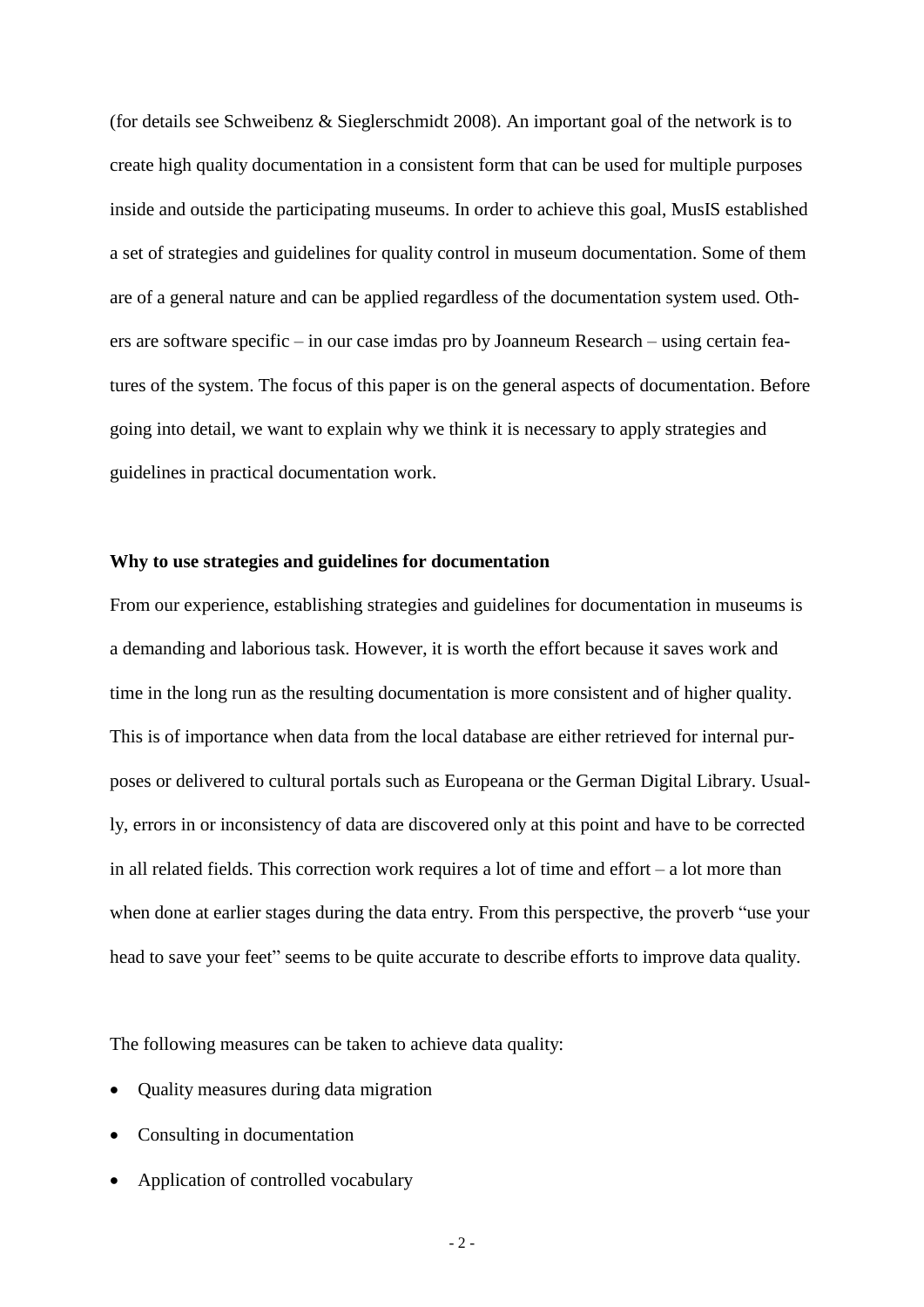- Rules for entering data from index cards or inventory catalogues
- Data revision

#### **Data migration – quality from the start**

The struggle for documentation quality starts when data are migrated from one system to the other. At the outset, the current and the future data structures are analyzed, field mappings between the old and the new data are created, and the data are transferred in a way that structures the new data in the most efficient way for future use. This procedure also prevents the loss of information during the transfer process. The next step is the matching of master data and controlled vocabularies of the documentation system. In this way, high data quality is laid as a foundation for the future work with the database. To keep up the initial level, MusIS emphasizes the concept of offering continuous consulting in documentation to the network's museums.

## **Consulting in documentation**

MusIS offers to the network's museum continuous support in all questions regarding practical issues of documentation and their technical implementation. One method is the training of museum staff in the application of the software and the related documentation issues; another is a help desk for all questions related to museum documentation; a further is handouts and leaflets regarding specific aspects of documentation and technical issues.

To keep up with recent developments in the field of documentation, the MusIS staff participates in the different working groups of the special interest group Documentation of the German Museums Association (Deutscher Museumsbund).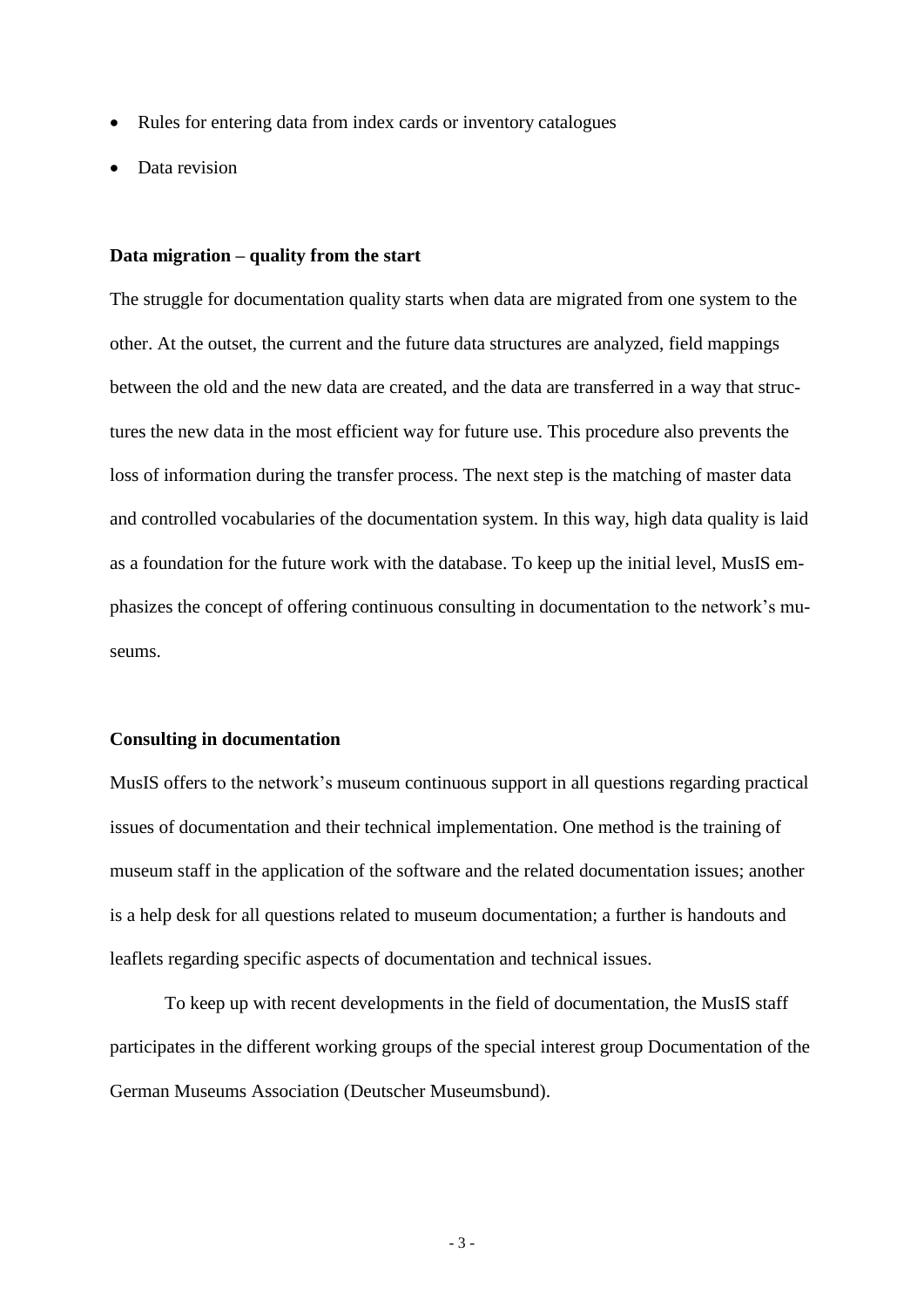## **Application of controlled vocabulary**

A central part of the MusIS documentation strategy is to create and maintain a number of controlled vocabularies that are technically integrated in the documentation system. The following MusIS vocabularies consist of a number of general thesauri that are centrally maintained:

- an Object Name Authority File (Objektbezeichnungsthesaurus),
- a Materials Authority File (Materialthesaurus),
- an Epoch and Era Authority File (Epochen- und Zeiträumethesaurus).

An essential part of the MusIS thesaurus work is to cooperate with other institutions and incorporate existing vocabularies (Sieglerschmidt 2004: 4). For example, the Era Authority File is based on the previous work of the Museum of German History (Deutsches Historisches Museum), Berlin, and the terms of the Object Name Authority File are matched against the Integrated Authority File (Gemeinsame Normdatei) of the German National Library (Deutsche National Bibliothek). An example for a cooperative thesaurus project in which MusIS takes part is the translation of the Art & Architecture Thesaurus (AAT) into German language.

In addition to the general thesauri, discipline specific thesauri are developed in cooperative projects between individual museums, for example for natural history or ethnography. Usually, one of the museums takes over the responsibility for a specific thesaurus and the lead in the development. The other participating museums contribute candidates for the thesaurus that are first discussed and then integrated. The resulting thesaurus is distributed among the project partners.

In order to share the network's thesauri with other institutions, MusIS takes part in the project "Vocabulary in Museum Documentation" (Museumsvokabular.de). This initiative collects and shares different kinds of museum vocabulary on a central platform.

Finally, controlled vocabularies play an important role in improving access to museum information provided in cultural heritage portals. Especially the identifiers associated with the

- 4 -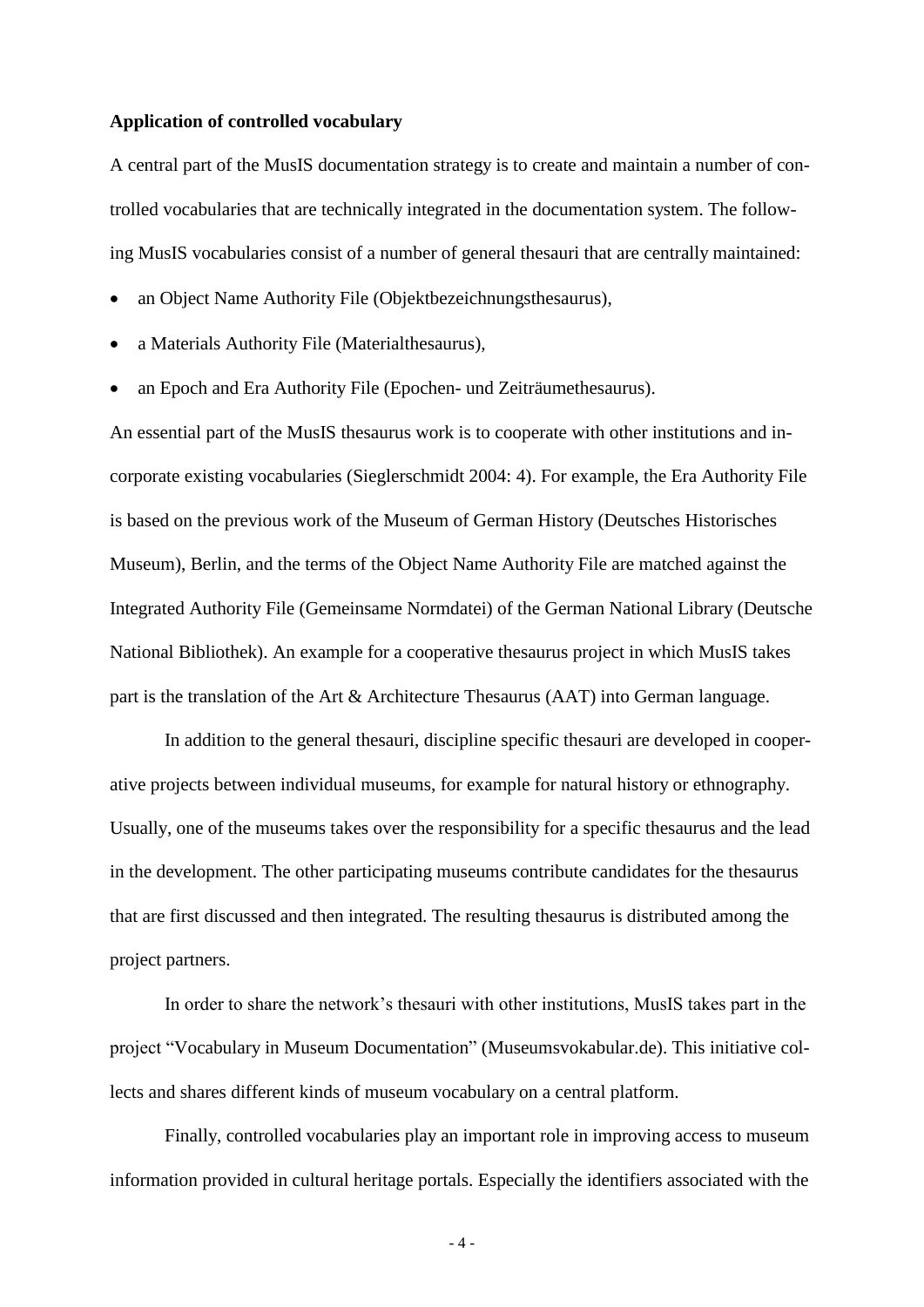corresponding terms in the controlled vocabularies are excellent resources for relating information in a portal or a semantic Web.

#### **Rules for entering data from index cards or inventory catalogues**

The object documentation system imdas pro offers a lot of flexibility in creating entry masks. This allows MusIS to design masks that fit the specific needs of individual institutions. This high level of adaptability requires detailed regulations and guidelines regarding the way in which the different fields are filled with the suitable information in order to create homogeneous data. So called "writing rules" describe not only in great detail what kind of information has to be entered in which field when data are transferred from cataloging cards or inventory catalogues but also the way the data are entered, especially for free text fields, focusing on features such as syntactical correctness, accurate orthography, and consistent structures. As the task of data entry is usually done by different staff members over a long period of time it is important to process the information with a high level of consistency in order to achieve retrievable data of high quality. Therefore MusIS actively supports the network's museum in establishing specific institutional guidelines. Moreover, the achieved data quality offers a solid foundation for semantic relations in the content. This is essential for cultural portals and therefore an added value to data.

In addition to specific entry masks for individual institutions, MusIS tries to establish standard entry masks for specific purposes that should be handled in the same way by all museums of the network. The reason is that all the data produced in these fields by different museums have to be processed in the same way later on in order to aggregate them into a portal or another software. An example is the jointly used mask for numismatics that is centrally maintained by MusIS and used by all museums that want to describe the coins in their collections in a standardized way.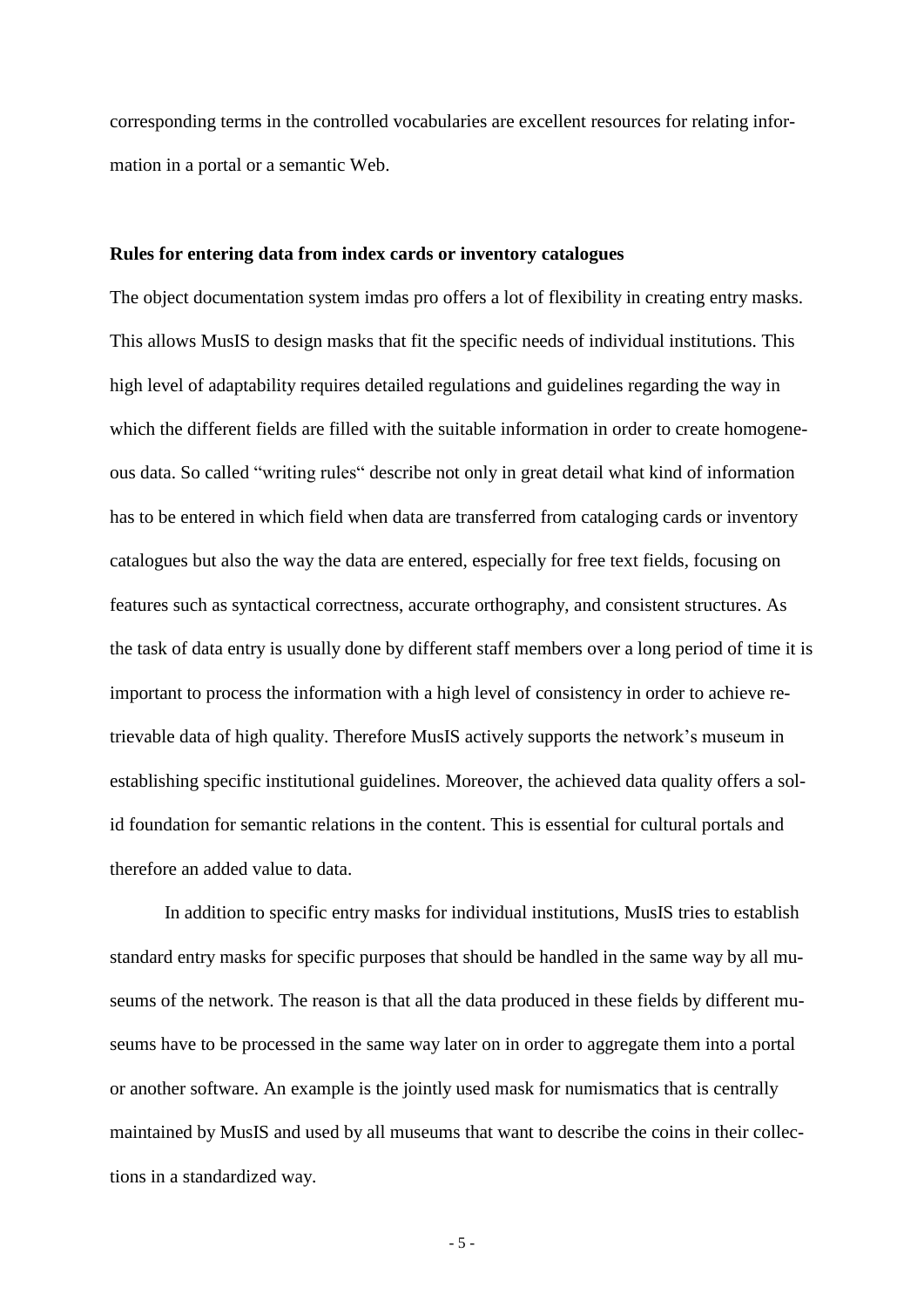# **Revision of data and documentation**

In order to improve the quality of museum documentation in general and the quality of data in particular, it is necessary to carry out both revisions of data and documentation strategies in certain intervals. The revision can be conducted by technical and intellectual means. The result can be either an "information check or shock" (Light 2000: 34) depending on the outcome. Regardless of the result of individual revision processes, this course of action is essential for achieving high quality data and consistent documentation strategies. Especially the earlier mentioned "writing rules" are an important tool for checking the overall data quality and revise the applied documentation strategies from bottom-up. What is important, is that the revision process is not done in isolation but involves the whole staff (Teh Eng Eng 2005: 6).

#### **Conclusion**

The measures, techniques, and strategies described above will lead to a certain degree of consistency and quality of data and documentation. The struggle for quality starts with the migration of data. This process is labor-intensive but provides a solid foundation for future documentation work. The work has to be kept up by applying continuous consulting in questions of museum documentation and its technical implementation. The application of controlled vocabulary will provide consistent data, so will do rules for entering data from index cards or inventory catalogues. The correct execution is verified by regular revisions of data and documentation strategies. The result of these efforts is high quality data and documentation. In order to achieve this goal, you have to plan in advance and use your head. If you don't use your head, you have to use your feet to run after all the errors and inconsistencies that could have been avoided if you had done it right from the start.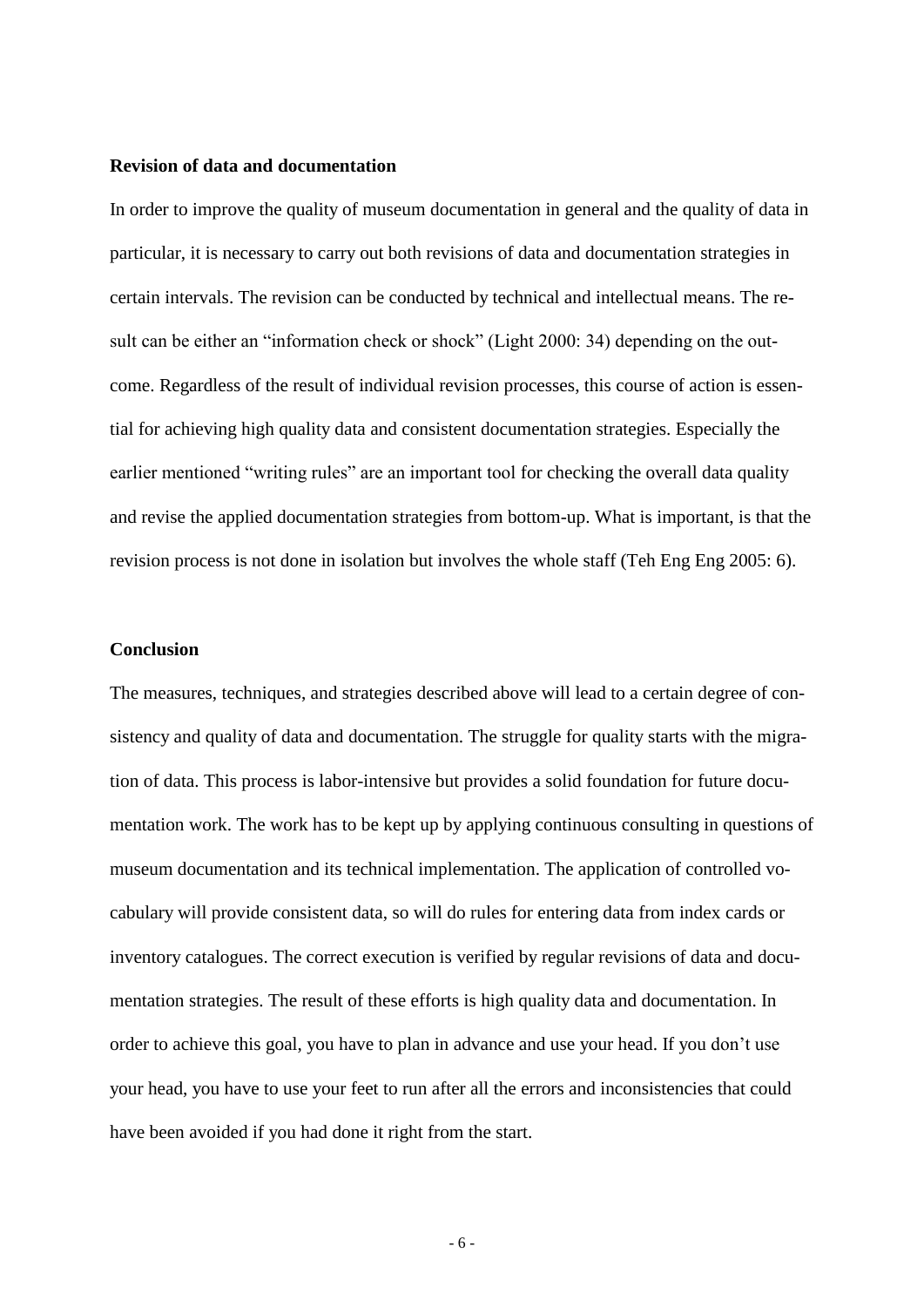## **References**

Art & Architecture Thesaurus – German translation project. Available from <http://aatdeutsch.de/index.php/en/>; accessed 4 June 2014.

Blackaby, Jim; Light, Richard; Mill, John (2000): Museumsberatung als Beruf? Berliner Herbsttreffen zur Museumsdokumentation, Workshop am 27. Oktober 1998. In: Mitteilungen und Berichte aus dem Institut für Museumskunde, Nr. 16. Available from <http://www.smb.museum/fileadmin/website/Institute/Institut\_fuer\_Museumsforschung/Mitte ilungen/MIT016.pdf>; accessed 4 June 2014.

Schweibenz, Werner; Sieglerschmidt, Jörn (2008): Curating Digital Heritage by MusIS – The South-Western German Museum Network. In: Proceedings of the 2008 Annual Conference of CIDOC, Athens, September 15-18, 2008. Available from <http://network.icom.museum/fileadmin/user\_upload/minisites/cidoc/ConferencePapers/2008 /13 papers.pdf>; accessed 4 June 2014.

Sieglerschmidt, Jörn (2004): Regelwerke für die Sacherschließung : sexy oder uncool? Workshop am 10. November 2004. In: Elektronische Bildverarbeitung & Kunst, Kultur, Historie. Konferenzband EVA 2004 Berlin, 10.-12. November 2004 in den Staatlichen Museen zu Berlin. Berliner Veranstaltung der internationalen EVA-Serie Electronics Imaging & the Visual Arts. Berlin: GFaI, Gesellschaft zur Förderung Angewandter Informatik e.V. Available from <http://swop.bsz-bw.de/volltexte/2008/180/pdf/eva71siegler.pdf>; accessed 4 June 2014.

Teh Eng Eng, Faith (2005): A Custodian's Challenge. A Museum Documentation Standard for All? Experience from Heritage Conservation Centre (HCC), Singapore. In: Proceedings of